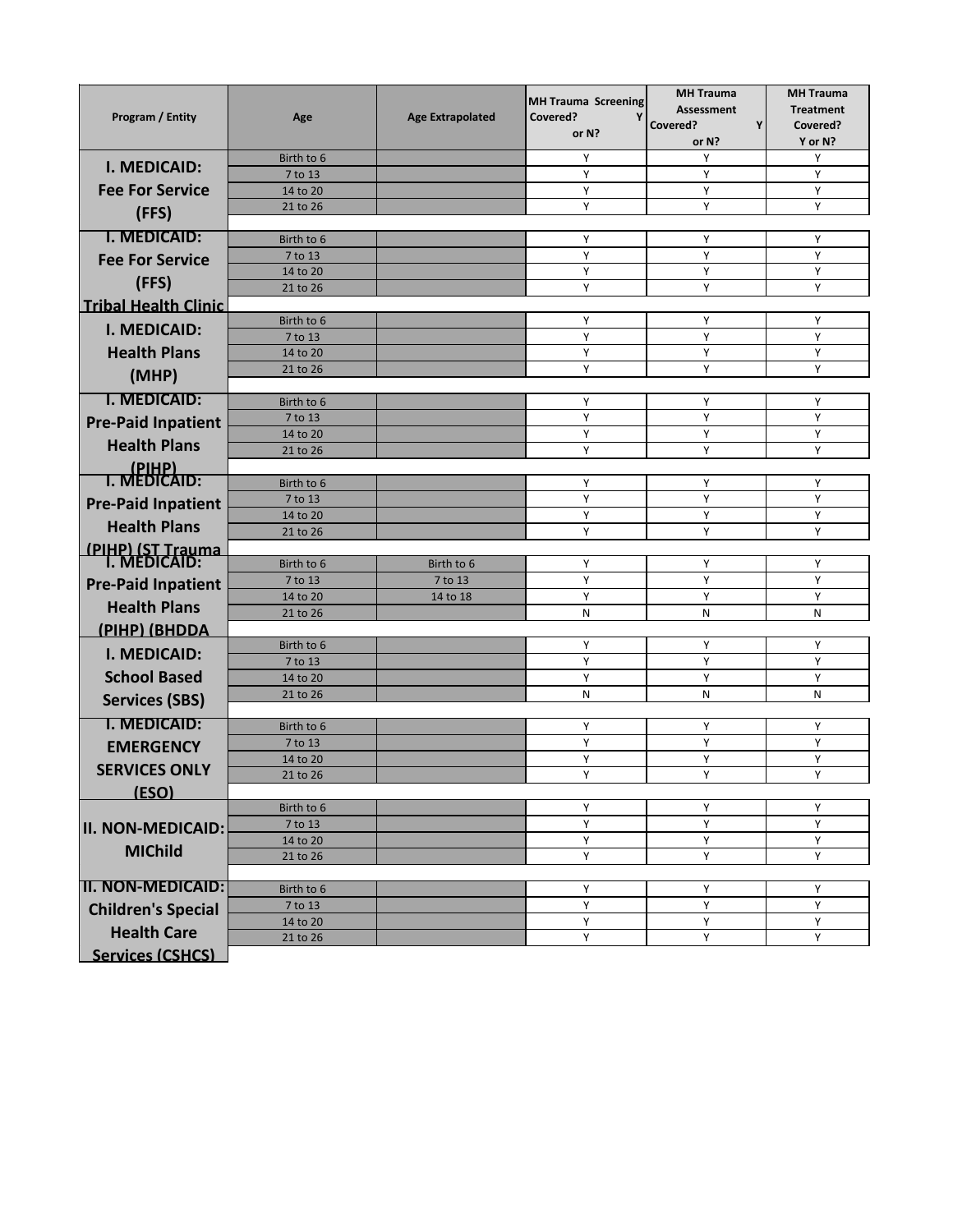| <b>II. NON-MEDICAID:</b><br><b>SCHOOLS</b>                                                                                  | Birth to 6<br>7 to 13<br>14 to 20<br>21 to 26 |              | Typically, unless a<br>student is certified for<br>special education<br>services they are rarely<br>receiving any mental<br>health services in<br>school. Sometimes<br>schools have social<br>workers or counselors<br>that are available for<br>general education<br>students, but they are<br>usually paid out of<br>grant or general funds<br>for that school district.<br>These trauma services<br>provided in the<br>schools may not be<br>specifically<br>identifiable, and these<br>students are usually<br>referred into the<br>community to receive<br>these services. |                |                |
|-----------------------------------------------------------------------------------------------------------------------------|-----------------------------------------------|--------------|---------------------------------------------------------------------------------------------------------------------------------------------------------------------------------------------------------------------------------------------------------------------------------------------------------------------------------------------------------------------------------------------------------------------------------------------------------------------------------------------------------------------------------------------------------------------------------|----------------|----------------|
|                                                                                                                             |                                               |              |                                                                                                                                                                                                                                                                                                                                                                                                                                                                                                                                                                                 |                |                |
|                                                                                                                             | Birth to 6<br>7 to 13                         |              | <b>NA</b><br>Υ                                                                                                                                                                                                                                                                                                                                                                                                                                                                                                                                                                  | <b>NA</b><br>Υ | <b>NA</b><br>Y |
| <b>II. NON-MEDICAID:</b>                                                                                                    | 14 to 20                                      |              | Υ                                                                                                                                                                                                                                                                                                                                                                                                                                                                                                                                                                               | Υ              | $\mathsf Y$    |
| <b>COUNTY / JJ</b>                                                                                                          | 21 to 26                                      |              | <b>NA</b>                                                                                                                                                                                                                                                                                                                                                                                                                                                                                                                                                                       | <b>NA</b>      | <b>NA</b>      |
|                                                                                                                             |                                               |              |                                                                                                                                                                                                                                                                                                                                                                                                                                                                                                                                                                                 |                |                |
|                                                                                                                             | Birth to 6                                    | Birth to 5   | N                                                                                                                                                                                                                                                                                                                                                                                                                                                                                                                                                                               | N              | N              |
| <b>II. NON-MEDICAID:</b><br><b>PUBLIC HEALTH /</b><br><b>Child and</b><br><b>Adolescent Health</b><br><b>Centers (CAHC)</b> | 7 to 13                                       | 5 through 21 | Y                                                                                                                                                                                                                                                                                                                                                                                                                                                                                                                                                                               | Υ              | Y              |
|                                                                                                                             | 14 to 20                                      |              |                                                                                                                                                                                                                                                                                                                                                                                                                                                                                                                                                                                 |                |                |
|                                                                                                                             | 21 to 26                                      | 22 to 26     | N                                                                                                                                                                                                                                                                                                                                                                                                                                                                                                                                                                               | N              | ${\sf N}$      |
|                                                                                                                             | Birth to 6                                    |              | <b>NA</b>                                                                                                                                                                                                                                                                                                                                                                                                                                                                                                                                                                       | <b>NA</b>      | <b>NA</b>      |
| <b>II. NON-MEDICAID:</b>                                                                                                    | 7 to 13                                       |              | <b>NA</b>                                                                                                                                                                                                                                                                                                                                                                                                                                                                                                                                                                       | <b>NA</b>      | <b>NA</b>      |
| <b>CORRECTIONS /</b>                                                                                                        | 14 to 20                                      |              | Y                                                                                                                                                                                                                                                                                                                                                                                                                                                                                                                                                                               | Y              | Y              |